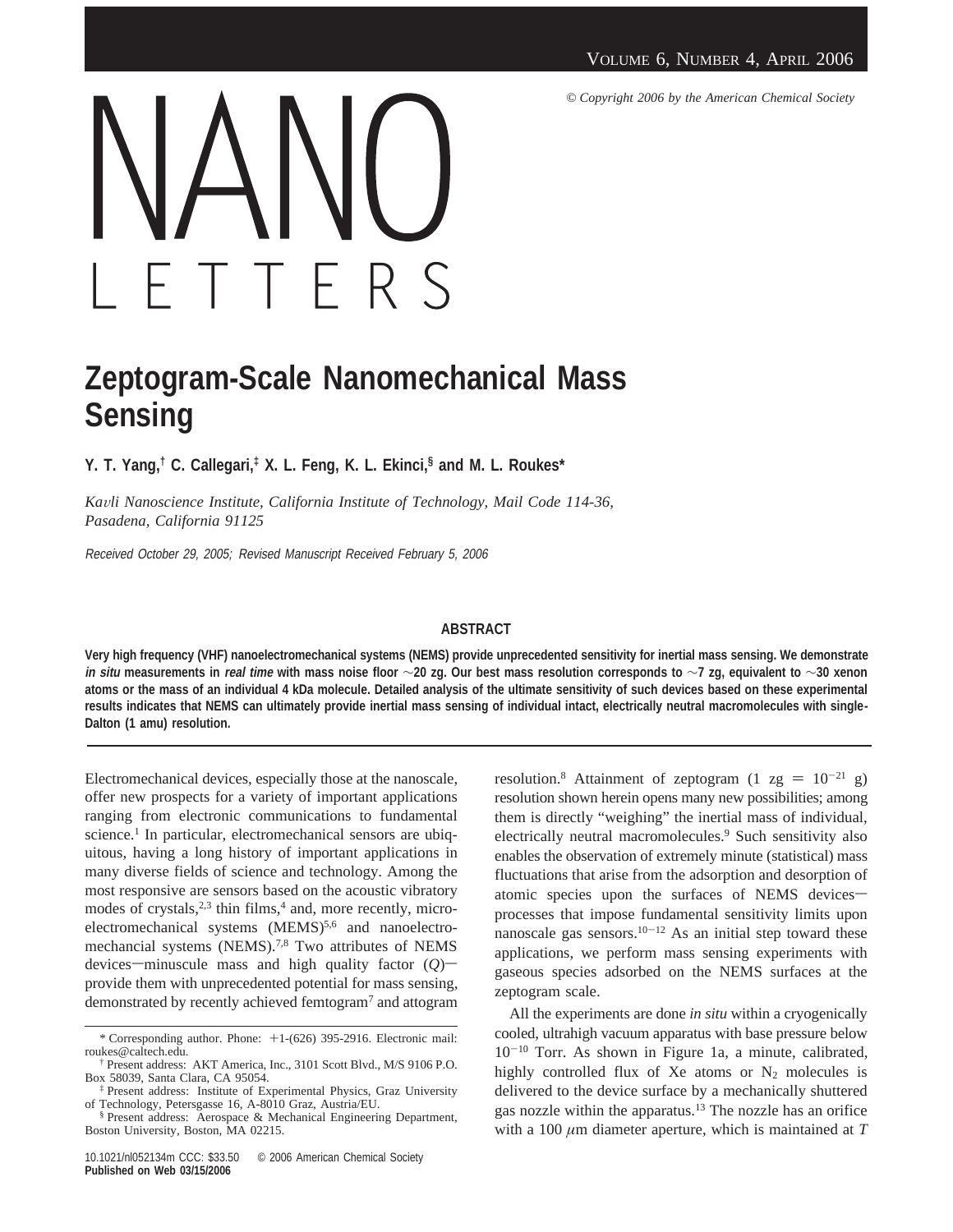

**Figure 1.** (a) Experimental configuration. A gas nozzle with a 100  $\mu$ m aperture provides a controlled flux of atoms or molecules. The flux is gated by a mechanical shutter to provide calibrated, pulsed mass accretions upon the NEMS device. The mass flux is determined by direct measurements of the gas flow rate, in conjunction with effusive-source formulas for the molecular beam emanating from the nozzle. (b) Frequency-modulated phase-locked loop (FM-PLL) scheme. The mechanical resonance is detected in a reflection scheme, by using a directional coupler (CPL). The reflected signal is amplified, phase-shifted  $(\Phi)$ , and mixed down  $(\otimes)$ . We modulate the carrier at 1.2652 kHz and employ a lock-in amplifier (Stanford Research Systems SR830) for demodulation. The resulting output ( $\times$ ) provides the analog feedback to the VCO (Hewlett-Packard HP8648B). A computer-controlled parallel digital feedback  $(\mu C)$  is implemented for applications requiring a large locking range.

 $\sim$  200 K by heating it with ∼1 W of power to prevent condensation of the gas within the orifice and its supply line. Gas is delivered to this nozzle from a buffering chamber (volume  $V_C = 100 \text{ cm}^3$  for the N<sub>2</sub> experiments, and 126 cm<sup>3</sup> for the Xe experiments), in turn maintained at temperature  $T<sub>C</sub> = 300$  K. Prior to the commencement of a run, this chamber is pressurized with the species to be delivered and then sealed to allow escape only through the nozzle. Thereafter, the rate of pressure decrease,  $\partial P_C/\partial t$ , which is continuously monitored, is proportional to the total adsorbate delivery rate from the gas nozzle to the NEMS sensor, i.e., the number of incident atoms or molecules per unit time. The total number flux of gas atoms or molecules out of the nozzle in steady state is given by  $\partial N_C/\partial t = V_C(\partial P_C/\partial t)/(k_B T_C)$ .

As shown in Figure 1b, *real time* mass sensing is enabled by the incorporation of the NEMS device into a low-noise frequency-modulated phase-locked loop (FM-PLL) circuit designed to lock onto, and to track, the minute mechanical resonance signal embedded in large electrical background. This circuitry and its operation are described in detail elsewhere.14 Briefly, as shown in Figure 1b the FM-PLL is implemented using a radio-frequency (RF) carrier at the resonant frequency of the device, which is frequency modulated, mixed-down, and subsequently demodulated using lock-in detection of a homodyne phase-locked loop.8 Roughly speaking, this process generates a *quasi*-dc voltage proportional to the derivative of the resonant response with respect to frequency. As a result, the constant part of the response, which results from the ubiquitous electrical background in which the electromechanical resonance of the NEMS is embedded, is nulled out. In our experimental setup, the carrier is frequency modulated at 1.2652 kHz by the reference oscillator of a lock-in amplifier (Stanford Research Systems SR830). The mechanical resonance is detected by magnetomotive detection via a reflection bridge; the signal is coupled in and out of the device by a directional coupler. The modulated signal from the NEMS device is subsequently amplified by a low-noise amplifier, phase-shifted, and mixed down to an intermediate frequency (the modulation frequency). The lock-in is employed to detect the signal amplitude at this latter frequency. To close the analog

feedback loop, the output of the lock-in amplifier is fed as a control voltage to the voltage-controlled oscillator (VCO) (Hewlett-Packard HP8648B). This imposes a proportional control with a frequency cutoff proportional to the inverse time constant of the lock-in. In addition, a digital feedback loop is established through a computer interface, which periodically checks the (digital) output of the lock-in amplifier, computes a correction, and resets the center frequency of the VCO accordingly. Effectively one has a discrete integral control, extending the locking range beyond the natural width of the resonance. We use it to follow the frequency shift induced by large changes in device mass over extended measurement intervals.

With this measurement scheme, data are obtained from two different NEMS resonators operating in their fundamental out-of-plane flexural mode: a first device (hereafter, **D133**) with fundamental resonant frequency  $f_0 = 133 \text{ MHz}$ and dimensions, 2.3  $\mu$ m (*l*)  $\times$  150 nm (*w*)  $\times$  70 nm (*t*), and a second (hereafter **D190**) with fundamental resonant frequency  $f_0 = 190$  MHz and dimensions, 2.3  $\mu$ m (*l*) × 150 nm  $(w) \times 100$  nm  $(t)$ . Both devices are doubly clamped beams patterned from SiC epilayers,<sup>15</sup> with a quality factor of *Q* ∼ 5000 in the temperature range of the present measurements.

For the experiments described below, the NEMS devices are maintained at high vacuum ( $\leq 10^{-7}$  Torr) at  $T = 300$  K for more than 1 day prior to our mass accretion studies. Subsequently, the experiments are carried out immediately after cryogenically cooling the devices. The mass deposition rate is given by

$$
\partial M_{\rm D}/\partial t = m(\partial N_{\rm D}/\partial t) = mA_{\rm D}(\partial N_{\rm C}/\partial t)/\pi L^2 \tag{1}
$$

where *m* is the mass of adsorbed species ( $m_{Xe} = 131$  amu,  $m_{N_2} = 28$  amu),  $\partial N_D / \partial t$  and  $\partial N_C / \partial t$  are the number deposition rate and the total number flux from the nozzle, respectively, the factor,  $A_D/L^2$ , is the solid angle of capture subtended by the surface area,  $A_D$ , of the device exposed to the flux, and *L* is the distance between the device and nozzle orifice. We assume the arriving species adsorb with unity sticking probability; for our operating temperatures and choices of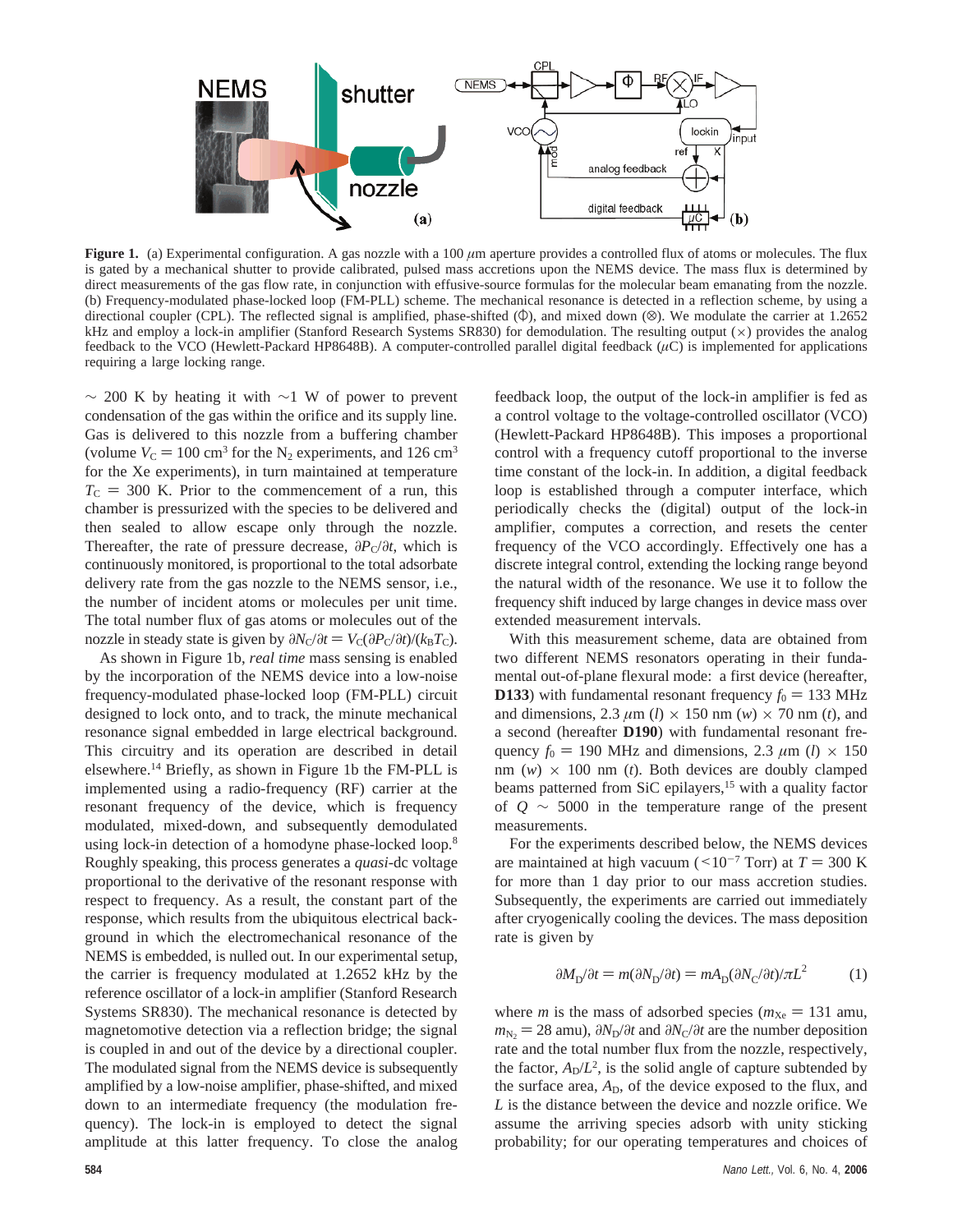

**Figure 2.** *Real time* zeptogram-scale mass sensing experiment. Sequential mass depositions are executed *in situ* upon the 190 MHz device within a cryogenic ultrahigh vacuum apparatus. The resulting frequency shift of the NEMS device is tracked in *real time* by a very high frequency (VHF) phase-locked loop. Each step in the data corresponds to a ∼100 zg mass accretion (∼2000 N<sub>2</sub> molecules) resulting from opening the mechanical shutter for 5 s. The root mean square frequency fluctuations of the system correspond to a mass resolution  $\delta M \sim 20$  zg for the 1 s averaging time employed.

Xe and  $N_2$ , this is a reasonable assumption.<sup>16</sup> The weighting factor  $1/\pi$  accounts for the cosine-distributed beam profile. For the N<sub>2</sub> deposition on **D190**,  $\partial N_C/\partial t = 2.25 \times 10^{12}$ molecules/s,  $L = 2.37$  cm, and  $A_D = 3.45 \times 10^{-13}$  m<sup>2</sup>, vielding  $\frac{\partial M_{\odot}}{\partial t} = 20.5$  zg/s. For the Xe deposition experiyielding  $\partial M_{D}/\partial t = 20.5$  zg/s. For the Xe deposition experiments on **D133**,  $\partial N_C/\partial t = 2.81 \times 10^{12}$  atoms/s,  $L = 1.86$ cm, and  $A_D = 3.45 \times 10^{-13}$  m<sup>2</sup>, these values yield  $\partial M_D / \partial t = 195$  zo/s 195 zg/s.

We first demonstrate the *real time*, *in situ*, zeptogramscale mass accretion upon **D190**, resulting from pulsed delivery of  $N_2$  molecules at  $T = 37$  K, as shown in Figure 2. With a mass deposition rate  $\partial M_{D}/\partial t = 20.5$  zg/s, sequential openings of the shutter for 5 s intervals provide a series of 100 zg accretions. The resulting discretely stepped frequency shifts tracked by the FM-PLL confirm sequential, regular steps of mass accretion (each ~100 zg, i.e., ~2000 N<sub>2</sub> molecules).17 The mass resolution *δM* is set by the standard deviation of frequency fluctuations on the plateaus

$$
\delta M = \delta f / |\mathcal{R}| = \langle (f - f_0)^2 \rangle^{1/2} / |\mathcal{R}| \tag{2}
$$

Here  $|\mathcal{R}| = |\partial f_0 / \partial M_{\text{eff}}|$  is the mass responsivity of the device;  $M_{\text{eff}}$  and  $f_0$  are the effective vibratory mass and resonant frequency of the device, respectively. The data of Figure 2 demonstrate  $\delta M \sim 20$  zg for the 1 s averaging time employed.

The mass responsivities for the devices are directly determined from such pulsed atom or molecule deposition measurements. Data are shown both for **D190** (for conditions described above) and for **D133** in Figure 3. We expose **D133** to Xe with mass deposition rate  $\partial M_{\rm D}/\partial t = 195$  zg/s and opening shutter for 1 s yields ∼200 zg mass accretion per data point (each  $\sim$ 900 Xe atoms) at *T* = 46 K. Both devices demonstrate unprecedented responsivities: |*R*|, directly extracted from the slope of the linear fit, at the level of roughly 1 Hz shift per zeptogram of accreted mass. More precisely, we find  $|\mathcal{R}_{D133}| \approx 0.96$  Hz/zg and  $|\mathcal{R}_{D190}| \approx 1.16$ 



**Figure 3.** Mass responsivities of nanomechanical devices. The mass responsivities (resonant frequency shifts versus accreted mass) are measured for two VHF NEMS devices (operating at 133 and 190 MHz). Xe atoms are accreted at  $T = 46$  K upon the 133 MHz device with  $∼200$  zg mass increments per data point (purple). N<sub>2</sub> molecules are accreted at  $T = 37$  K upon the 190 MHz device with ∼100 zg mass increments per data point (blue). The slopes of the mass loading curves directly exhibit the unprecedented mass responsivity of the order of 1 Hz/zg. (right inset) Mass resolution. The "mass noise floor" for the 133 MHz device, which originates from its frequency-fluctuation noise, is measured with 1 s averaging time over the course of ∼4000 s while it is temperature-stabilized at 4.2 K with zero applied gas flux. The average root mean square value (red dashed line), reflects attainment of ∼7 zg (i.e., ∼4 kDa) mass resolution, the equivalent of ∼30 Xe atoms.

Hz/zg. These values are in excellent agreement with the theoretical estimates from the expression  $|\mathcal{R}| \approx f_0/2M_{\text{eff}}$ , which yields ∼0.89 Hz/zg for **D133** (*M*eff ≈ 73 fg) and ∼0.99 Hz/zg for **D190** ( $M_{\text{eff}} \approx 96$  fg).<sup>8,9</sup>

Our highest mass resolution, at present, is demonstrated with **D133** stabilized at  $T = 4.2$  K.<sup>18</sup> Exceptionally small fractional frequency fluctuations  $\delta f/f_0 = \langle (f - f_0)^2 \rangle^{1/2} / f_0 \sim 5$ <br>  $\times 10^{-8}$  (50 ppb) are observed over the course of a  $\sim 4000$  s  $\times$  10<sup>-8</sup> (50 ppb) are observed over the course of a ~4000 s interval with 1 s averaging time (right inset of Figure 3). This demonstrates attainment of a mass resolution of *δM* ∼ 7 zg, equivalent to accretion of ∼30 Xe atoms or, alternatively, of an *individual* 4 kDa macromolecule. Using  $M_{\text{eff}} \approx$ 73 fg, *Q* ∼ 5000, and dynamic range DR ∼ 80 dB, such a mass resolution is consistent with the estimated value 2.9 zg from the expression

$$
\delta M \sim (M_{\rm eff}/Q) 10^{-\text{DR}/20} \tag{3}
$$

as described by Ekinci et al.<sup>9</sup> Our current dynamic range is determined, at the bottom end, by the noise floor of the posttransducer readout amplifier of the NEMS device and, at the top end, by the onset of nonlinearity arising from the Duffing instability for a doubly clamped beam.19 With our current experimental setup, we are able to track mass accretions up to a total of ∼2.3 × 106 xenon atoms on **D190**, with no observable change in the quality factor. This confirms a remarkably large mass dynamic range from a few kilodaltons (or several zeptogram sensitivity) up to at least the ∼100 MDa range, corresponding to femtogram-scale accretions.12

In conclusion, we demonstrate NEMS mass sensing at the zeptogram scale. The agreement between predicted values for both the mass responsivity |*R*| and mass resolution *δM* confirms our analyses and validates their use in projecting a